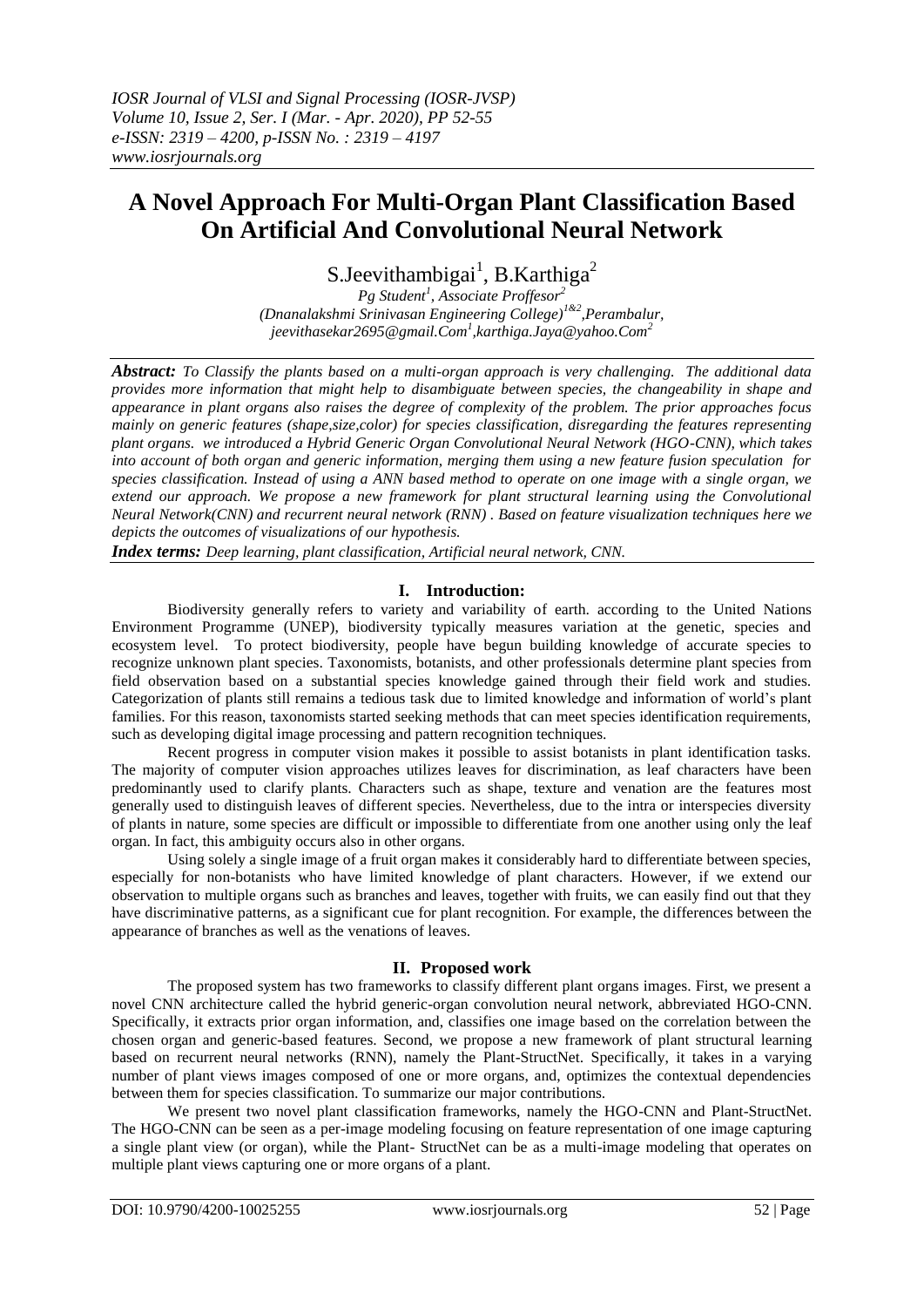We experimentally show that modeling the dependencies between plant views can essentially improve the performance of plant classification. In addition we demonstrate that the ensemble model combining the enhanced HGO-CNN and Plant-StructNet architectures outperforms the state-of-the-art (SOTA) on the Plant-Clef2015.



**HGO-CNN Architecture** :It is contains the four types of layers or components. They are shared layer, organ layer ,generic layer, species layer.

**Pre-Training CNN layers** : HGO-CNN uses a two-path CNN .For the purpose of training generic and organ based features at a later stage. This two path CNN is similar to the architecture depicted except that, it does not include the interconnection between paths, and each path has its own fully connected layers. These are initially pre-trained using the Image Net challenge dataset.

**Organ layer** : After we obtained the pre-trained two-path CNN, one of the CNN paths is repurposed to extract organ features. This organ layer is trained together with the shared layer, using seven kinds of organ labels predefined in the PlantClef2015 dataset. The organ labels are branch, entire, flower, fruit, leaf, stem and leaf scan. We train the shared layer based on the organ labels is because the shared layer that corresponds to the lowlevel features is more appropriate to be trained upon the course-level organ classes instead of the class-specific species classes. So that, it can be more generalised to fit in the modeling of both target classes.

Generic layer: After training the organ layer, another CNN path is repurposed to extract the generic features. This generic layer is trained using the 1000 species labels predefine in the PlantClef2015 dataset, regardless of organ information. We obtain generic-based feature maps. To allow both the organ and generic layers to share the common proceeding layer, we keep the shared layer's weights to be consistent. This is achieved by setting their learning rate to zero.

**Species layer :** To introduce correlation between both the organ and generic components .The feature maps ycat will then go through convolution layers to learn the combined representation of generic and organ features. Since these two convolution layers are new randomly-initialised, we set their learning rate to be 10 times higher than the other layers during tranning.

### **CNN architecture:**

A convolutional neural network is a class of deep, feed-forward artificial neural networks, most commonly applied to analyzing visual imagery. Convolutional networks were inspired by biological processes. The network learns the filters that in traditional algorithms were hand-engineered. They have applications in image and video recognition, recommender systems and natural language processing.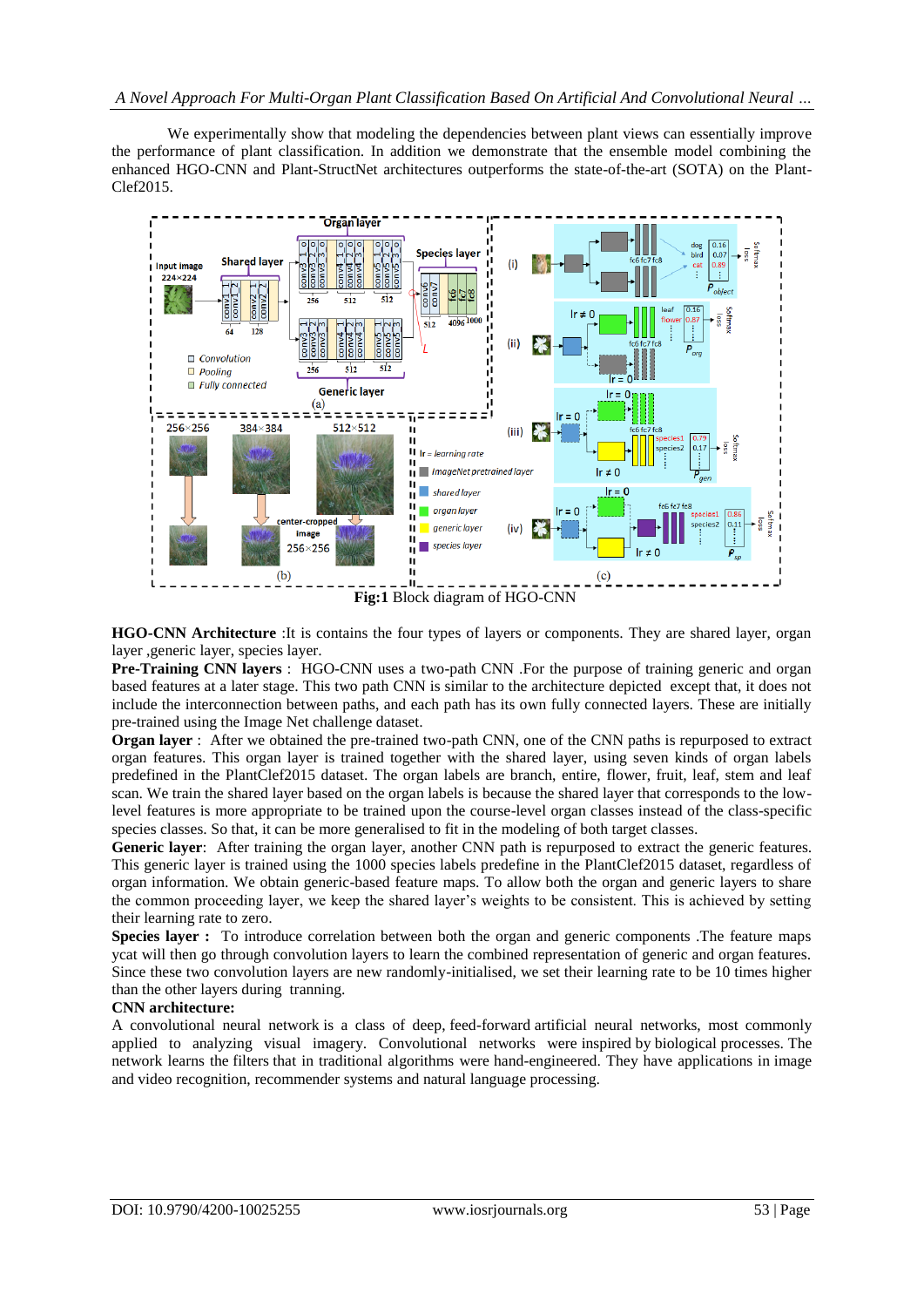

**Fig:2** Architecture of convolutional neural network.

**A.Convolution***:* A filter image( e.g line detector) examines every location of the input image to search for a line. If it detects a line, the filter will be activated. It will move one unit to the right until it reaches the end of the input image. Every location is recorded in an array called the feature map. Locations that have a line will have a high value and those that are not will have a value of zero.

**B. Max pooling:** A type of pooling layer which reduces the size or resolution of the incoming input layer. By doing so, the computation cost is reduce significantly and over fitting is avoided.

**C. Fully Connected Layers:** This layer is located at the end of the network. It connects all the activated location in every layer preceding it. Its output is an N dimension vector where N is the number of class that the network is trained to classify—in our study we have 5 classes. Each element in the vector contains the probability that the object belongs to the class. The element with the highest probability is the classification result.

#### **PARAMETER MEASUREMENT**

**ROC curve:** It is a fundamental tool for diagnostic test evaluation. In a ROC curve the true positive rate (Sensitivity) is plotted in function of the false positive rate (100-Specificity) for different cut-off point of a parameter.

**Sensitivity:** True positive rate(TPR) or Sensitivity Represents the percentage of samples which actually belongs to the class and identified as such. The formula is shown in (1).

$$
TPR = \frac{TP}{TP + FN}
$$

**Specificity**: Specificity or True Negative Rate (TNR) represents the percentage of the samples which actually don't belong to the class and identified as such. The formula is shown in (2).

$$
TPR = \frac{TN}{TN + FN}
$$

**Accuracy:** The accuracy of a test is its ability to differentiate the input images and classified cases correctly. To estimate the accuracy of a test, we should calculate the proportion of true positive and negative in all evaluated cases. Mathematically, this can be stated as (3).

$$
Accuracy = \frac{TP + TN}{TP + TN + FP + FN}
$$

**Confusion Matrix**: A confusion matrix (or error matrix) is usually used as the quantitative method of characterizing image classification accuracy. Columns of table 1 are the ground truth classes, and rows of the table are the classes of the classified image to be assessed.



**Fig :** input image